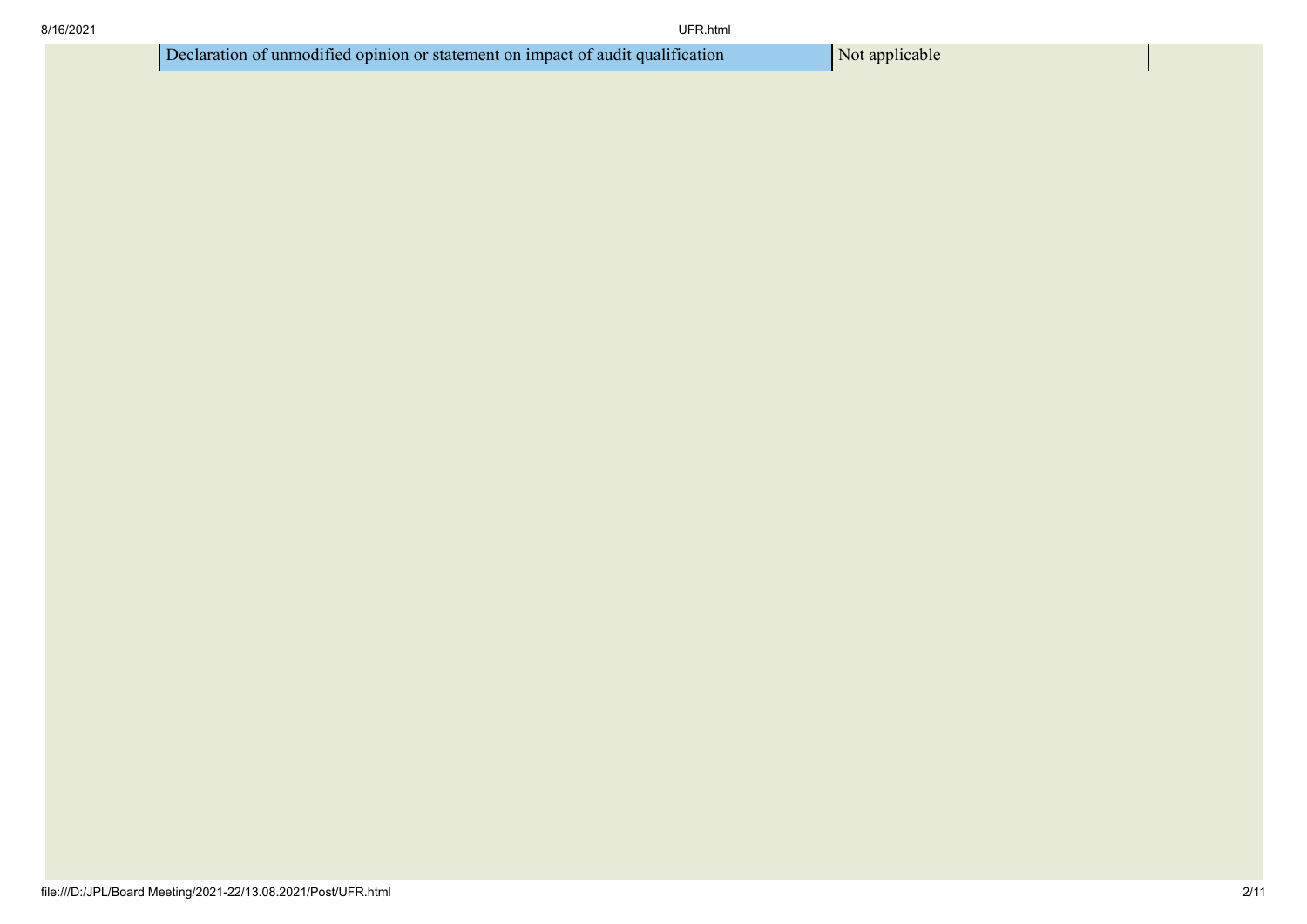| <b>Financial Results - Ind-AS</b> |                                                                                                                                                                                               |                                            |                                                               |
|-----------------------------------|-----------------------------------------------------------------------------------------------------------------------------------------------------------------------------------------------|--------------------------------------------|---------------------------------------------------------------|
| <b>Particulars</b>                |                                                                                                                                                                                               | 3 months/ 6 months ended<br>$(dd-mm-yyyy)$ | Year to date figures for current period<br>ended (dd-mm-yyyy) |
| $\mathbf{A}$                      | Date of start of reporting period                                                                                                                                                             | 01-04-2021                                 | $01 - 04 - 2021$                                              |
| B                                 | Date of end of reporting period                                                                                                                                                               | 30-06-2021                                 | 30-06-2021                                                    |
| $\mathbf C$                       | Whether results are audited or unaudited                                                                                                                                                      | Unaudited                                  | Unaudited                                                     |
| D                                 | Nature of report standalone or consolidated                                                                                                                                                   | Standalone                                 | Standalone                                                    |
| Part<br>I                         | Blue color marked fields are non-mandatory. For Consolidated Results, if the company has no figures for 3 months / 6<br>months ended, in such case zero shall be inserted in the said column. |                                            |                                                               |
| $\mathbf{1}$                      | <b>Income</b>                                                                                                                                                                                 |                                            |                                                               |
|                                   | Revenue from operations                                                                                                                                                                       | 5999.86                                    | 5999.86                                                       |
|                                   | Other income                                                                                                                                                                                  | 82.181                                     | 82.181                                                        |
|                                   | <b>Total income</b>                                                                                                                                                                           | 6082.041                                   | 6082.041                                                      |
| $\overline{2}$                    | <b>Expenses</b>                                                                                                                                                                               |                                            |                                                               |
| (a)                               | Cost of materials consumed                                                                                                                                                                    | 1439.51                                    | 1439.51                                                       |
| (b)                               | Purchases of stock-in-trade                                                                                                                                                                   | 1141.41                                    | 1141.41                                                       |
| (c)                               | Changes in inventories of finished goods, work-in-<br>progress and stock-in-trade                                                                                                             | 76.09                                      | 76.09                                                         |
| (d)                               | Employee benefit expense                                                                                                                                                                      | 1438.66                                    | 1438.66                                                       |
| (e)                               | Finance costs                                                                                                                                                                                 | 10.54                                      | 10.54                                                         |
| (f)                               | Depreciation, depletion and amortisation expense                                                                                                                                              | 28.34                                      | 28.34                                                         |
| (f)                               | <b>Other Expenses</b>                                                                                                                                                                         |                                            |                                                               |
| $\mathbf{1}$                      | <b>Other Expenses</b>                                                                                                                                                                         | 976.74                                     | 976.74                                                        |
| 10                                |                                                                                                                                                                                               |                                            |                                                               |

file:///D:/JPL/Board Meeting/2021-22/13.08.2021/Post/UFR.html 3/11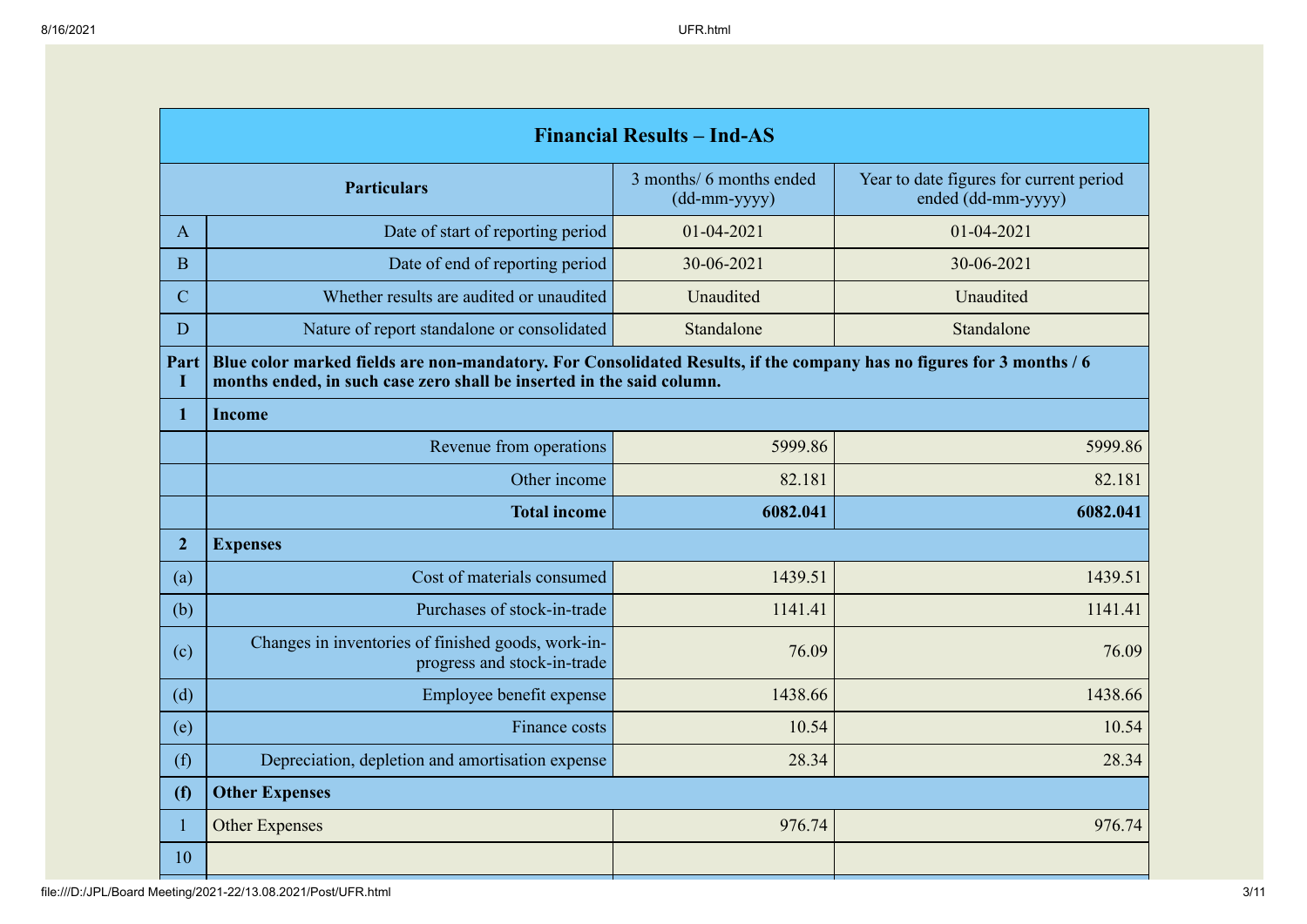| <b>Total other expenses</b> | 976.74  | 976.74         |
|-----------------------------|---------|----------------|
| <b>Total expenses</b>       | 5111.29 | 20<br>31.I.I.Z |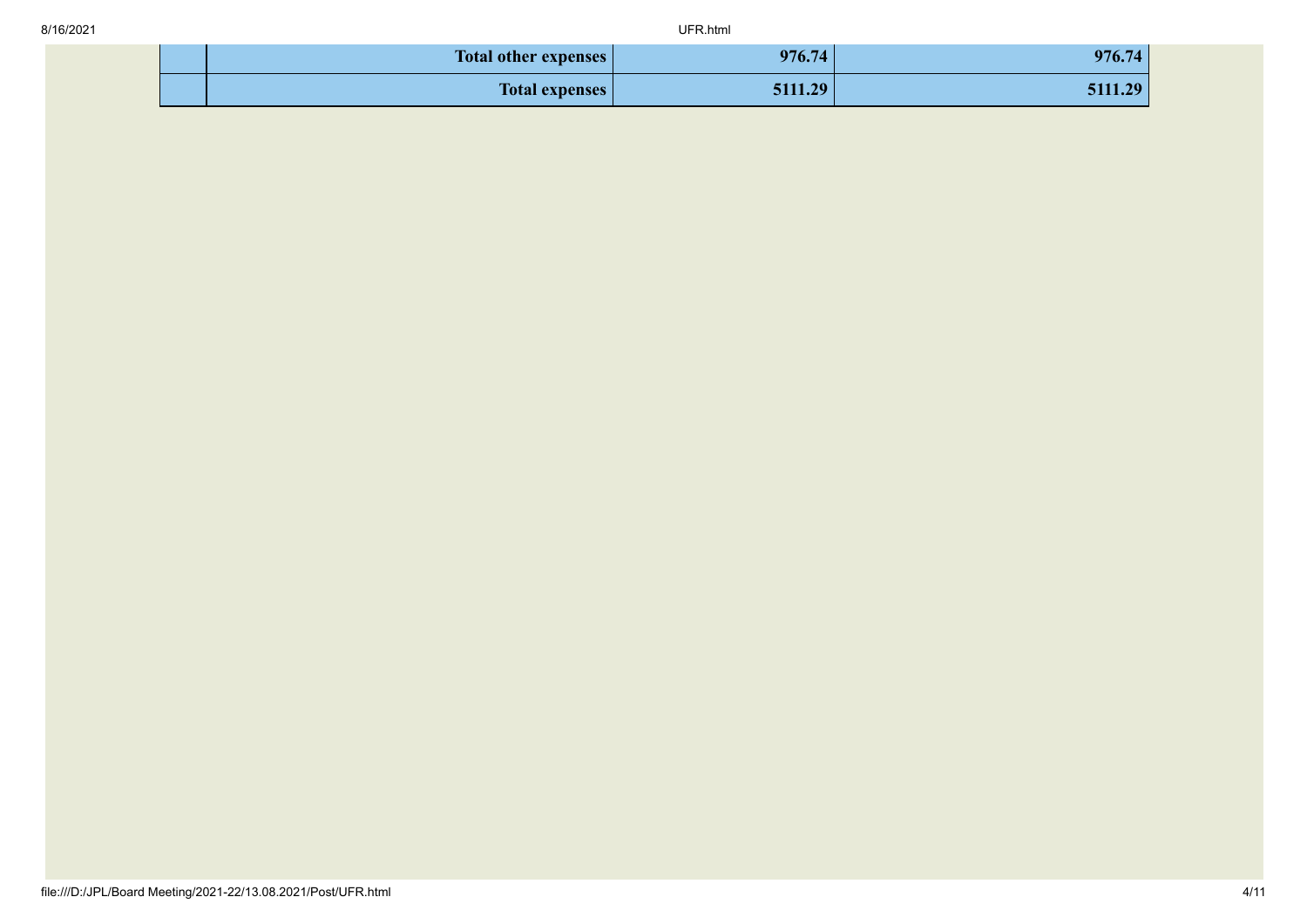|             | <b>Financial Results - Ind-AS</b>                                                                                                                                                             |                                                                                                           |                  |  |  |
|-------------|-----------------------------------------------------------------------------------------------------------------------------------------------------------------------------------------------|-----------------------------------------------------------------------------------------------------------|------------------|--|--|
|             | <b>Particulars</b>                                                                                                                                                                            | 3 months/ 6 months<br>Year to date figures for current<br>ended (dd-mm-yyyy)<br>period ended (dd-mm-yyyy) |                  |  |  |
| $\bf{A}$    | Date of start of reporting period                                                                                                                                                             | $01 - 04 - 2021$                                                                                          | 01-04-2021       |  |  |
| B           | Date of end of reporting period                                                                                                                                                               | 30-06-2021                                                                                                | 30-06-2021       |  |  |
| $\mathbf C$ | Whether results are audited or unaudited                                                                                                                                                      | Unaudited                                                                                                 | Unaudited        |  |  |
| D           | Nature of report standalone or consolidated                                                                                                                                                   | Standalone                                                                                                | Standalone       |  |  |
| Part<br>L   | Blue color marked fields are non-mandatory. For Consolidated Results, if the company has no figures for 3 months / 6<br>months ended, in such case zero shall be inserted in the said column. |                                                                                                           |                  |  |  |
| 3           | Total profit before exceptional items and tax                                                                                                                                                 | 970.751                                                                                                   | 970.751          |  |  |
| 4           | <b>Exceptional</b> items                                                                                                                                                                      | $\mathbf{0}$                                                                                              | $\theta$         |  |  |
| 5           | <b>Total profit before tax</b>                                                                                                                                                                | 970.751<br>970.751                                                                                        |                  |  |  |
| 7           | <b>Tax expense</b>                                                                                                                                                                            |                                                                                                           |                  |  |  |
| 8           | Current tax                                                                                                                                                                                   | 285.94                                                                                                    |                  |  |  |
| 9           | Deferred tax                                                                                                                                                                                  | $\theta$                                                                                                  | $\theta$         |  |  |
| 10          | <b>Total tax expenses</b>                                                                                                                                                                     | 285.94                                                                                                    | 285.94           |  |  |
| 11          | Net movement in regulatory deferral account balances related to<br>profit or loss and the related deferred tax movement                                                                       | $\mathbf{0}$                                                                                              | $\overline{0}$   |  |  |
| 14          | Net Profit Loss for the period from continuing operations                                                                                                                                     | 684.811                                                                                                   | 684.811          |  |  |
| 15          | Profit (loss) from discontinued operations before tax                                                                                                                                         | $\boldsymbol{0}$                                                                                          | $\theta$         |  |  |
| 16          | Tax expense of discontinued operations                                                                                                                                                        | $\boldsymbol{0}$                                                                                          | $\boldsymbol{0}$ |  |  |
| 17          | Net profit (loss) from discontinued operation after tax                                                                                                                                       | $\boldsymbol{0}$                                                                                          | $\boldsymbol{0}$ |  |  |
| 19          | Share of profit (loss) of associates and joint ventures accounted for<br>using equity method                                                                                                  | $\boldsymbol{0}$                                                                                          | $\mathbf{0}$     |  |  |
| 21          | <b>Total profit (loss) for period</b>                                                                                                                                                         | 684.811                                                                                                   | 684.811          |  |  |
| 22          | Other comprehensive income net of taxes                                                                                                                                                       | $\boldsymbol{0}$                                                                                          | 0                |  |  |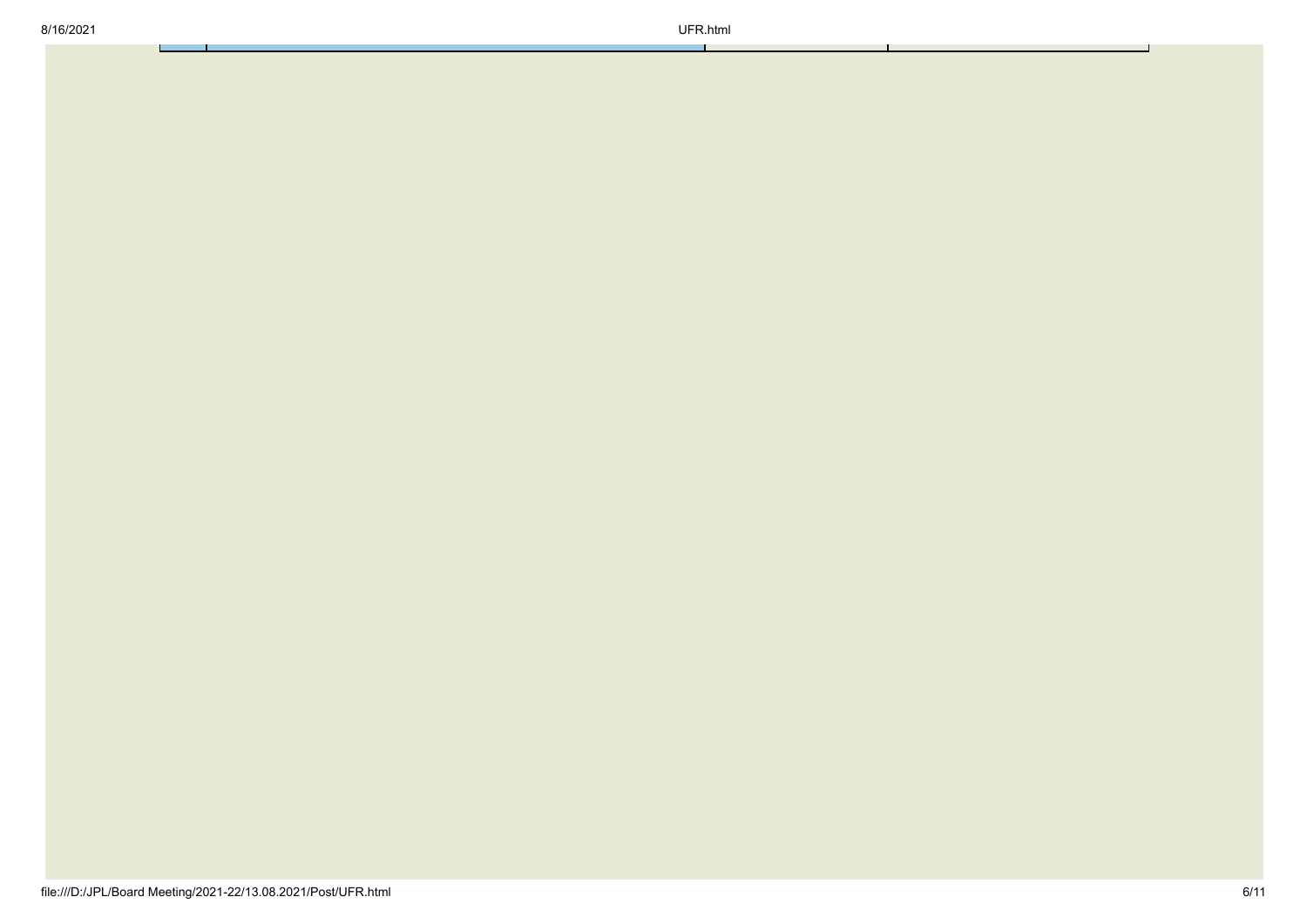|                                              | <b>Financial Results - Ind-AS</b>                                                                                                                                                             |                                          |                                                               |  |  |
|----------------------------------------------|-----------------------------------------------------------------------------------------------------------------------------------------------------------------------------------------------|------------------------------------------|---------------------------------------------------------------|--|--|
|                                              | <b>Particulars</b>                                                                                                                                                                            | 3 months/ 6 months ended<br>(dd-mm-yyyy) | Year to date figures for current period<br>ended (dd-mm-yyyy) |  |  |
| $\bf{A}$                                     | Date of start of reporting period                                                                                                                                                             | $01 - 04 - 2021$                         | 01-04-2021                                                    |  |  |
| B                                            | Date of end of reporting period                                                                                                                                                               | 30-06-2021                               | 30-06-2021                                                    |  |  |
| $\mathcal{C}$                                | Whether results are audited or unaudited                                                                                                                                                      | Unaudited                                | Unaudited                                                     |  |  |
| D                                            | Nature of report standalone or consolidated                                                                                                                                                   | Standalone                               | Standalone                                                    |  |  |
| Part                                         | Blue color marked fields are non-mandatory. For Consolidated Results, if the company has no figures for 3 months / 6<br>months ended, in such case zero shall be inserted in the said column. |                                          |                                                               |  |  |
| 23                                           | <b>Total Comprehensive Income for the period</b>                                                                                                                                              | 684.811                                  | 684.811                                                       |  |  |
| 24                                           | Total profit or loss, attributable to                                                                                                                                                         |                                          |                                                               |  |  |
|                                              | Profit or loss, attributable to owners of parent                                                                                                                                              |                                          |                                                               |  |  |
|                                              | Total profit or loss, attributable to non-controlling interests                                                                                                                               |                                          |                                                               |  |  |
| 25                                           | Total Comprehensive income for the period attributable to                                                                                                                                     |                                          |                                                               |  |  |
|                                              | Comprehensive income for the period attributable to owners of<br>parent                                                                                                                       | $\boldsymbol{0}$                         | $\Omega$                                                      |  |  |
|                                              | Total comprehensive income for the period attributable to<br>owners of parent non-controlling interests                                                                                       | $\overline{0}$                           | $\boldsymbol{0}$                                              |  |  |
| 26                                           | Details of equity share capital                                                                                                                                                               |                                          |                                                               |  |  |
|                                              | Paid-up equity share capital                                                                                                                                                                  | 1309.9                                   | 1309.9                                                        |  |  |
|                                              | Face value of equity share capital                                                                                                                                                            | 5                                        | 5                                                             |  |  |
| 27                                           | <b>Details of debt securities</b>                                                                                                                                                             |                                          |                                                               |  |  |
| Reserves excluding revaluation reserve<br>28 |                                                                                                                                                                                               |                                          |                                                               |  |  |
| 29                                           | <b>Earnings per share</b>                                                                                                                                                                     |                                          |                                                               |  |  |
| i                                            | Earnings per equity share for continuing operations                                                                                                                                           |                                          |                                                               |  |  |
|                                              | Basic earnings (loss) per share from continuing operations                                                                                                                                    | 2.61                                     | 2.61                                                          |  |  |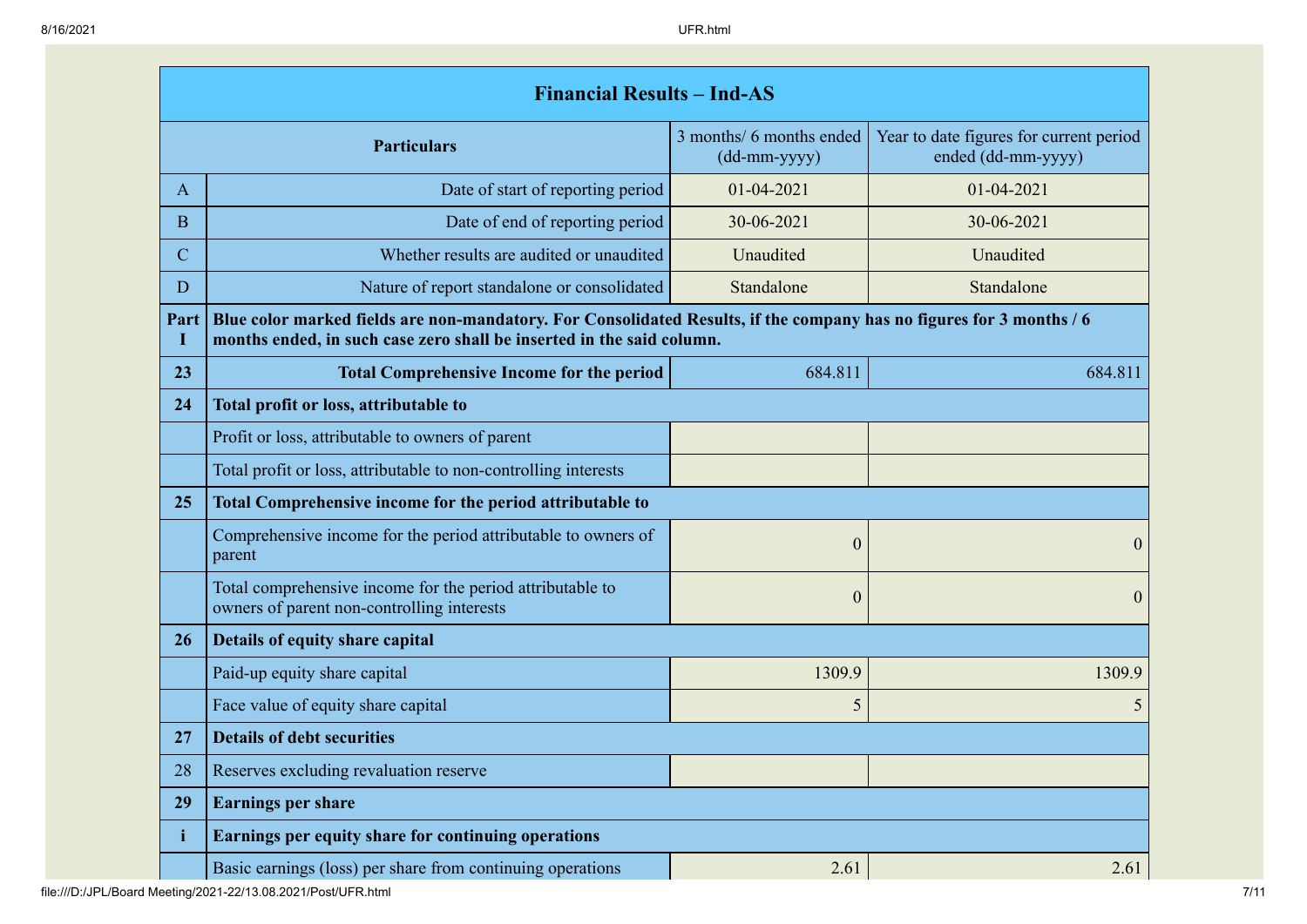|    | Diluted earnings (loss) per share from continuing operations                     | 2.61         | 2.61     |
|----|----------------------------------------------------------------------------------|--------------|----------|
| ii | Earnings per equity share for discontinued operations                            |              |          |
|    | Basic earnings (loss) per share from discontinued operations                     | $\mathbf{0}$ | $\theta$ |
|    | Diluted earnings (loss) per share from discontinued operations                   | $\mathbf{0}$ | $\theta$ |
| ii | <b>Earnings per equity share</b>                                                 |              |          |
|    | Basic earnings (loss) per share from continuing and<br>discontinued operations   | 2.61         | 2.61     |
|    | Diluted earnings (loss) per share from continuing and<br>discontinued operations | 2.61         | 2.61     |
| 30 | Debt equity ratio                                                                | $\mathbf{0}$ | $\theta$ |
| 31 | Debt service coverage ratio                                                      | $\theta$     | $\theta$ |
| 32 | Interest service coverage ratio                                                  | $\mathbf{0}$ | $\Omega$ |
| 33 | <b>Disclosure of notes on financial results</b>                                  |              |          |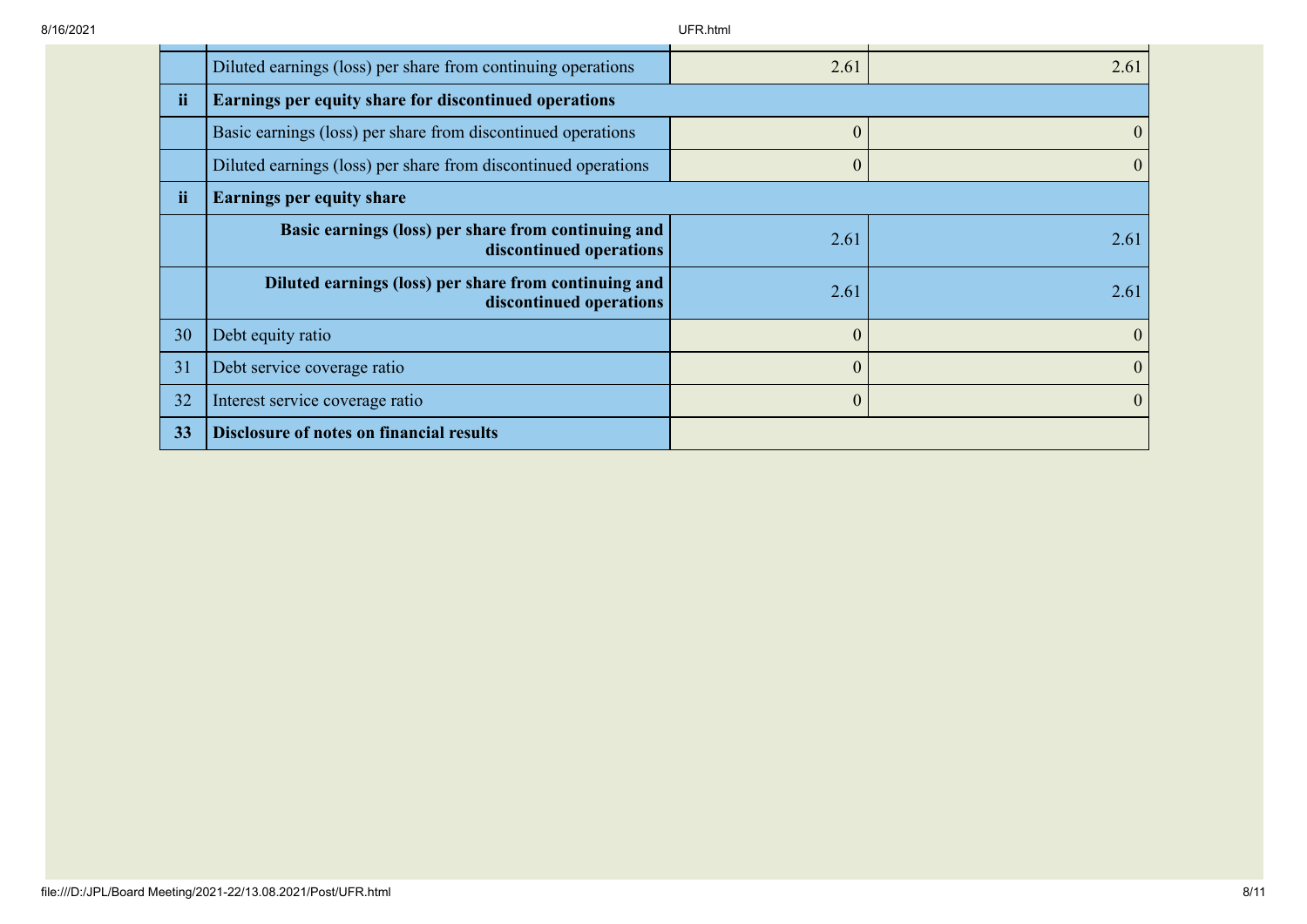| Format for Reporting Segmenet wise Revenue, Results and Capital Employed along with the company results |                                                                        |                                          |                                                                |  |  |
|---------------------------------------------------------------------------------------------------------|------------------------------------------------------------------------|------------------------------------------|----------------------------------------------------------------|--|--|
| <b>Particulars</b>                                                                                      |                                                                        | 3 months/ 6 month ended (dd-<br>mm-yyyy) | Year to date figures for current period ended (dd-<br>mm-yyyy) |  |  |
| Date of start of reporting period                                                                       |                                                                        | 01-04-2021                               | $01 - 04 - 2021$                                               |  |  |
|                                                                                                         | Date of end of reporting period                                        | 30-06-2021                               | 30-06-2021                                                     |  |  |
|                                                                                                         | Whether accounts are audited or unaudited                              | Unaudited                                | Unaudited                                                      |  |  |
|                                                                                                         | Nature of report standalone or consolidated                            | Standalone                               | Standalone                                                     |  |  |
|                                                                                                         | <b>Segment Revenue (Income)</b>                                        |                                          |                                                                |  |  |
|                                                                                                         | (net sale/income from each segment should be disclosed)                |                                          |                                                                |  |  |
|                                                                                                         | <b>Total Segment Revenue</b>                                           |                                          |                                                                |  |  |
|                                                                                                         | Less: Inter segment revenue                                            |                                          |                                                                |  |  |
|                                                                                                         | <b>Revenue from operations</b>                                         |                                          |                                                                |  |  |
| $\overline{\mathbf{c}}$                                                                                 | <b>Segment Result</b>                                                  |                                          |                                                                |  |  |
|                                                                                                         | Profit (+) / Loss (-) before tax and interest from each segment        |                                          |                                                                |  |  |
|                                                                                                         | <b>Total Profit before tax</b>                                         |                                          |                                                                |  |  |
|                                                                                                         | i. Finance cost                                                        |                                          |                                                                |  |  |
|                                                                                                         | ii. Other Unallocable Expenditure net off<br><b>Unallocable income</b> |                                          |                                                                |  |  |
|                                                                                                         | Profit before tax                                                      |                                          |                                                                |  |  |
| $\overline{\mathbf{3}}$                                                                                 | (Segment Asset - Segment Liabilities)                                  |                                          |                                                                |  |  |
|                                                                                                         | <b>Segment Asset</b>                                                   |                                          |                                                                |  |  |
|                                                                                                         | <b>Total Segment Asset</b>                                             |                                          |                                                                |  |  |
|                                                                                                         | <b>Un-allocable Assets</b>                                             |                                          |                                                                |  |  |
|                                                                                                         | <b>Net Segment Asset</b>                                               |                                          |                                                                |  |  |
| $\overline{\mathbf{4}}$                                                                                 | <b>Segment Liabilities</b>                                             |                                          |                                                                |  |  |

file:///D:/JPL/Board Meeting/2021-22/13.08.2021/Post/UFR.html 9/11